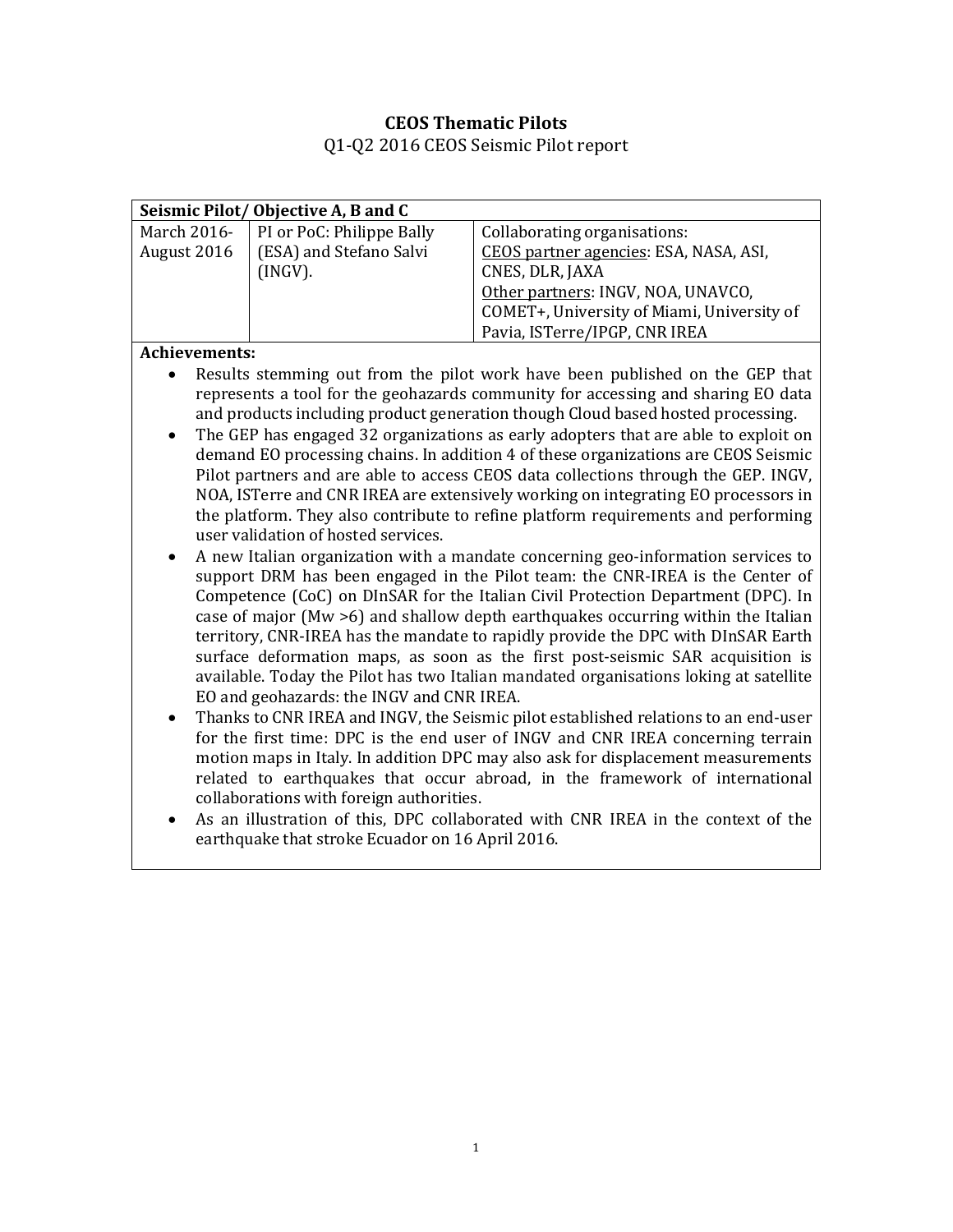

**INTERFEROGRAM AND DISPLACEMENT MAP GENERATED BY CNR-IREA.** GENERATED BY EXPLOITING COPERNICUS SENTINEL-1 AQCUISITIONS OF 12 AND 24 APRIL 2016.

For this event, the generated deformation maps are used by DPC and other DPC CoCs to understand the extension of the area affected by displacement and better focus the activities during the emergency. Moreover, these maps can also be used to model the seismogenic fault in order to increase the knowledge on the earthquake causes. For this event the SBAS-InSAR processor was used by CNR IREA to generate Sentinel-1 interferograms.

- COMET provided preliminary results for the Turkey validation site (Objective A), using 18 months Sentinel-1 data.
- The DIAPASON chain was processed to generate interferogram after the xxx Kumamoto earthquake
- The day of the earthquake, the CEOS Seismic Pilot was activated by the specialists of INGV, the National Institute of Geophysics and Volcanology of Italy to provide access to EO data to pilot contributors, and extract information from them to derive advanced science products in support of the emergency activities. INGV and CNR IREA generated a range of specialised products to support seismological analysis.

## **Activities over Q1-Q2**:

- Revisiting membership: Fabio Dell'Acqua previously affiliated to the EU Centre is now affiliated to the University of Pavia.
- COMET team has worked primarily on the Turkey test site (Objective A validation site) and has a preliminary Sentinel-1 result for the whole of Turkey, along with a result from Envisat that can be used for validation. Comparison (below) between (a) line-of-sight deformation measured by Sentinel-1 over 18 months, and (b) east-west velocities from 7 years of Envisat data. Both data sets show a strong change in colour across the North Anatolian Fault, where tectonic strain is accumulating. Note the different colour scales as one is LOS motion and one is E-W. They are currently preparing a paper for this study.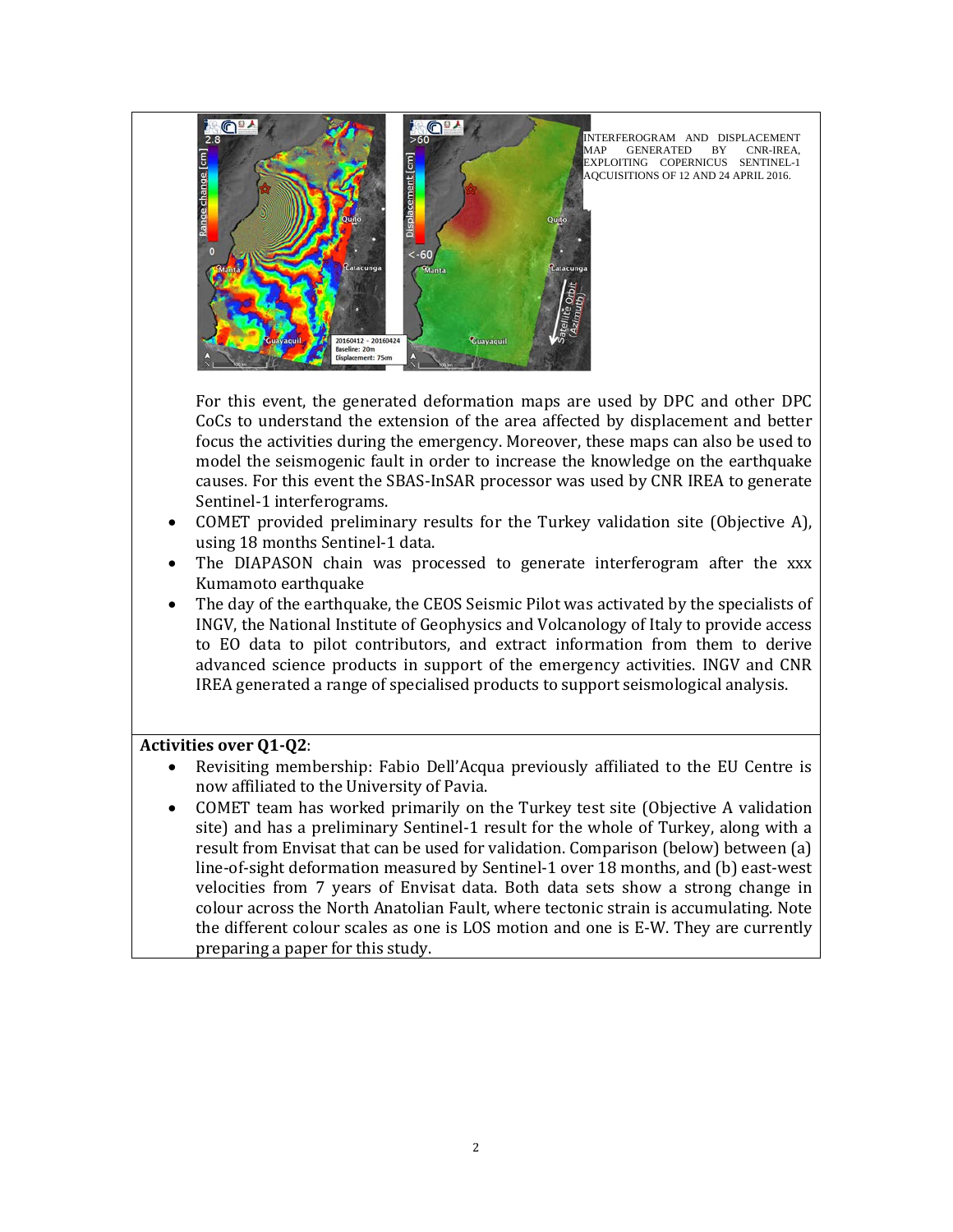

- to define the surface velocities. The post-seismic surface velocities are then going to be modelled in terms of an afteslip. The results of this postseismic study are going to be published in a peer-reviewed scientific paper.
- NASA JPL has been doing extensive analysis of the Gorkha Earthquake in Nepal, both coseismic and postseismic deformation using ALOS-2 and Sentinel-1 data. A paper on the coseismic deformation was just accepted in Tectonophysics last month. They are working on additional analysis of the postseismic deformation, including timeseries analysis of the ALOS-2 ScanSAR and Sentinel-1 data with atmospheric corrections with the Caltech GIAnT and PyAPS packages. Results so far indicate that the very large atmospheric effects are still larger than the expected postseismic deformation.
- NASA JPL is also doing coseismic analysis of the Lefkada and Ecuador earthquakes. For the 2015 Lefkada Earthquake, JPL processed the Sentinel-1A 12-day pairs on ascending track 175 (2015/11/05 and 11/17) and descending track 80 (2015/11/11 and 11/23) using prototype processing modules with the JPL InSAR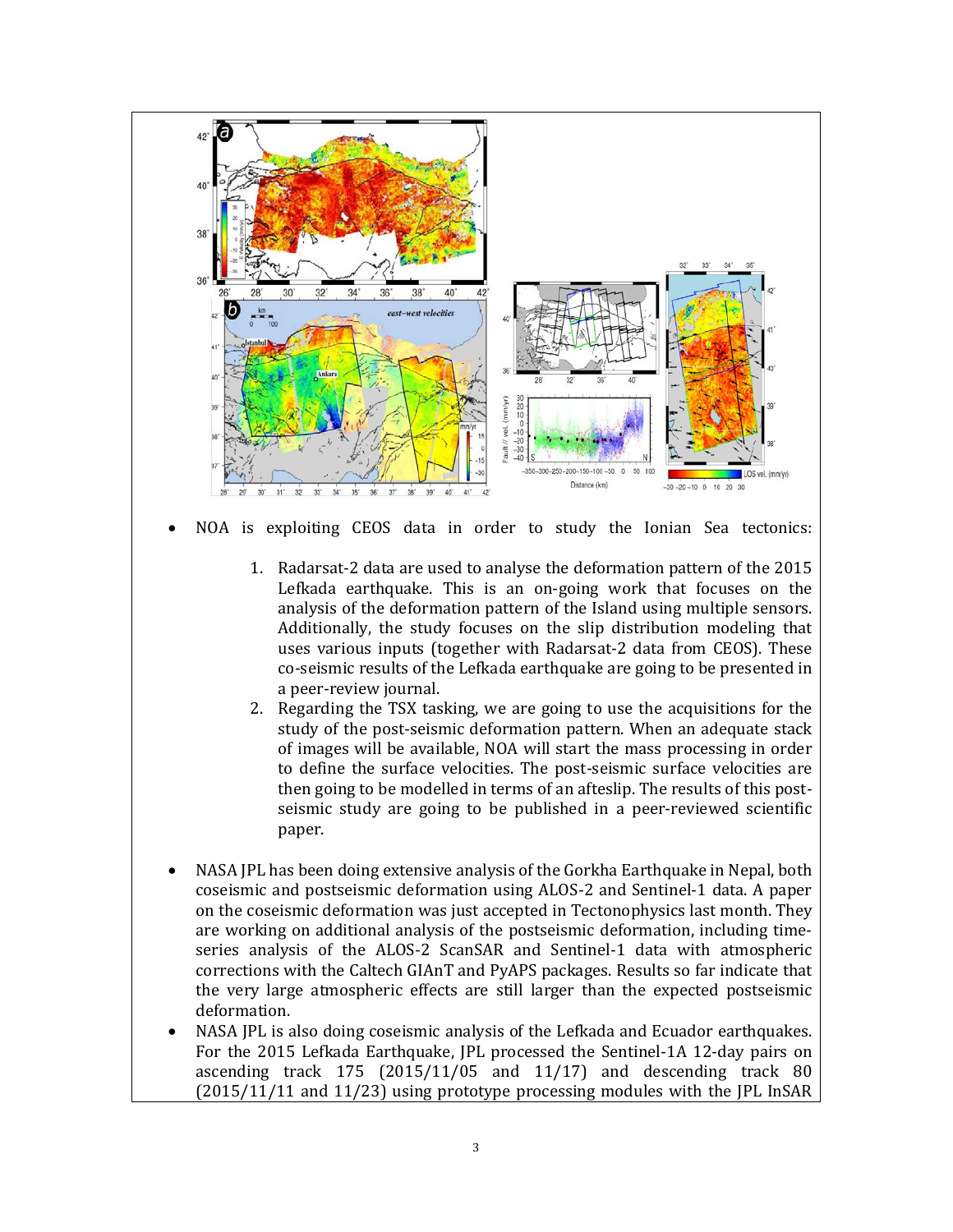

• The Italian earthquake: INGV and CNR-IREA have used Sentinel-1, ALOS-2 and Cosmo-SkyMed data to generate the first products to cover the Accumoli (Italy) earthquake that stroke on August 24 (Obj. C). An order for Pleiades data are ongoing.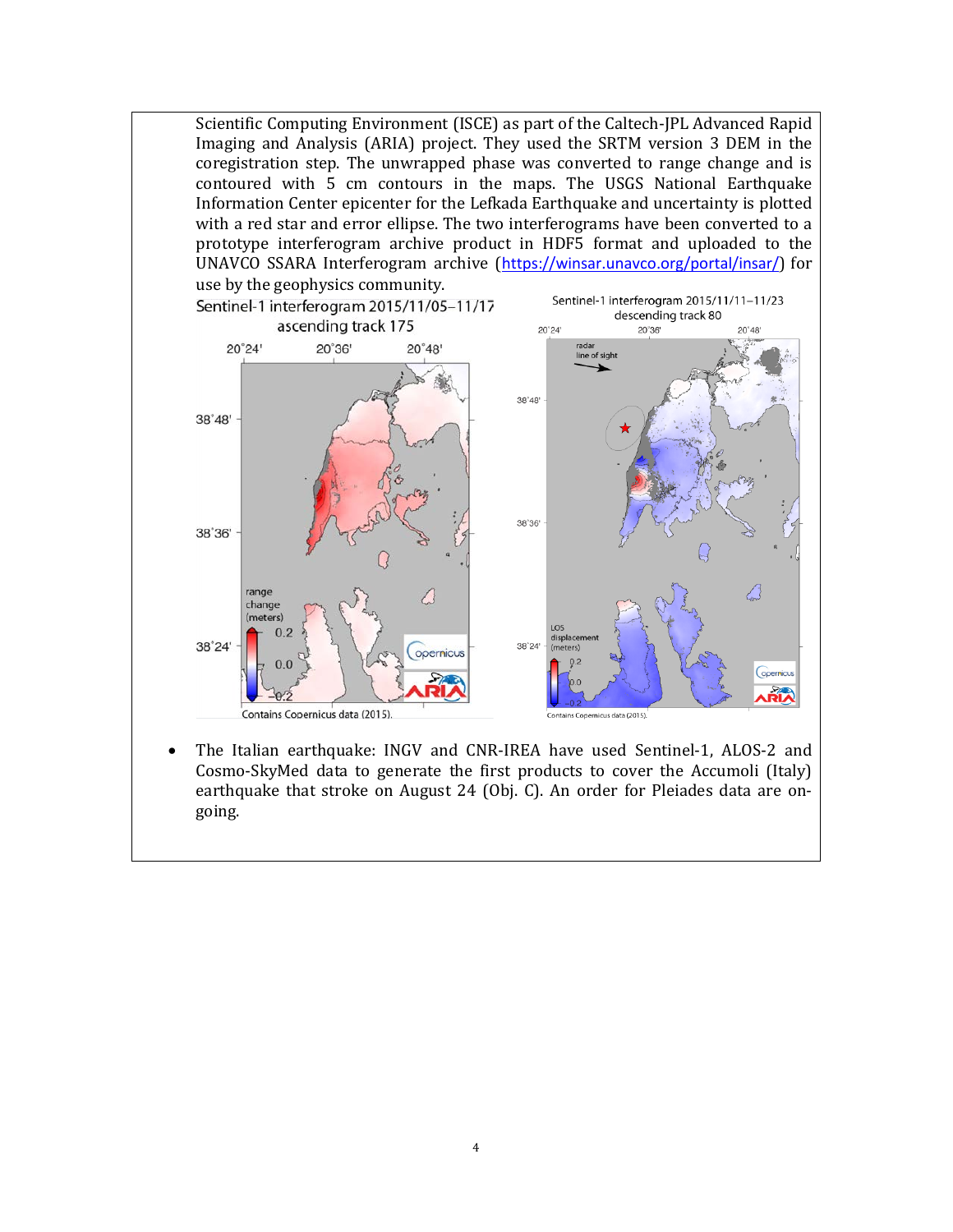

INTERFEROGRAM GENERATED BY CNR-IREA, EXPLOITING ALOS-2 ACQUISITIONS OF 27TH JANUARY 2016 AND 24TH AUGUST 2016.



PRELIMINARY EARTHQUAKE SOURCE GENERATED BY INGV EXPLOITING THE TERRAIN MOTION MEASUREMENTS FROM ALOS-2 AND COPERNICUS SENTINEL-1 AQCUISISTIONS FROM BEFORE AND AFTER THE 24<sup>TH</sup> AUGUST EARTHQUAKE. THESE DATA WERE MODELED TO CALCULATE THE LOCATION, GEOMETRY AND AMOUNT OF SLIP ON THE SOURCE FAULT. THE SLIP IS DISTRIBUTED MAINLY IN TWO PATCHES WITH MAXIMUM VALUES OF ABOUT 1.3M.



INTERFEROGRAM BASED ON THE GEP-HOSTED PROCESSING CHAIN DIAPASON OF CNES AND PROCESSED BY INGV USING SENTINEL-1 AQCUISITIONS OF  $14^{\mathrm{TH}}$  AND  $26^{\mathrm{TH}}$  AUGUST 2016 COVERING THE LEFT PART OF THE IMAGE.

INTERFEROGRAM GENERATED BY INGV, EXPLOITING HIGH RESOLUTION COSMO-SKYMED ACQUISITIONS.

- Objective A data request over NAFS: A TerraSAR-X request for the NAFS was approved under Objective A, in order to demonstrate that TerraSAR-X can observe inter-seismic strain accumulation (under evaluation).
- After the agreement between CNES and Airbus to open access to non-French users, four Pleiades requests are being prepared (Nepal, Ecuador, China and Iran) and will be forwarded to CNES in September.
- Data access for the pilot: After ESA's arrangement with ASI, DLR and JAXA to support data dissemination using the Geohazards Exploitation Platform (GEP), ESA requested CSA to confirm if Radarsat-2 data collection (Lefkada) can be hosted on GEP too, to ease the common access to all interested pilot partners. Following the earthquake in Italy, ESA made also an arrangement with CNES to host the Pleiades metadata (footprints) on the GEP, with access restricted to CEOS Seismic pilot users.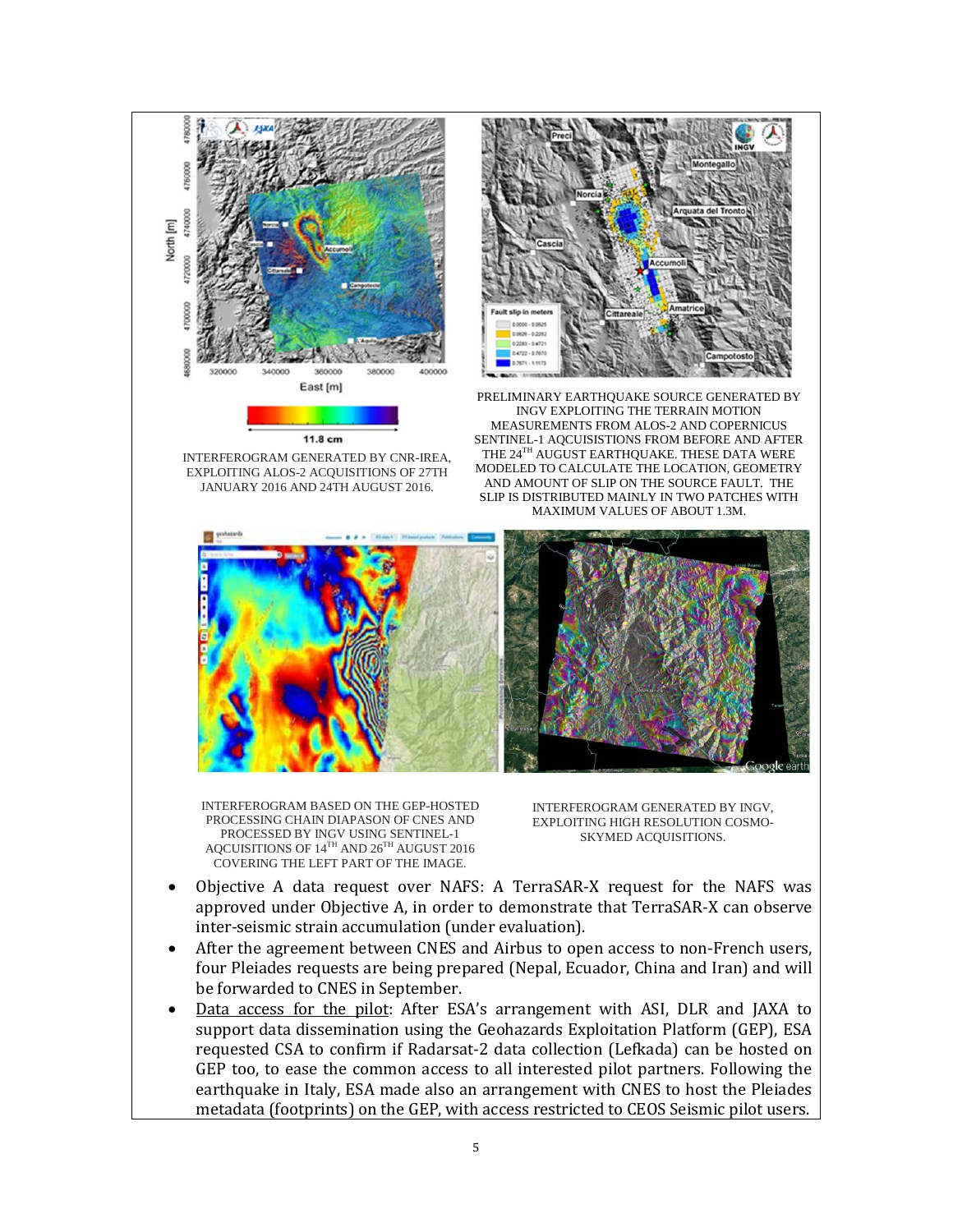- Data access for the GSNL, other pilots and the community:
	- 1. The Volcano pilot is using the platform for data dissemination (11TB for ALOS-2 data).
	- 2. COSMO-SkyMed collections for Nepal through the GSNL (Obj. B) are available on the GEP (only for users that have signed the ASI license form).
	- 3. Copernicus Sentinel-1 data were made available (in raw as well as SLC format) starting with CEOS Pilot targets and with the goal to gradually provide global coverage.
	- 4. Copernicus Sentinel-2 data are available on the platform.
	- 5. First Copernicus Sentinel-3 data were made available.
- Data processing (on the platform):
	- 1. Seismic pilot users (NOA, INGV, ISTerre, CNR-IREA) access and exploit EO data to generate measurements. Users are able to process using applications on the platform or after integrating (themselves) their own processing.
	- 2. Publications on the platform: Sentinel-1 interferograms over Ecuador and Italy (Obj. C) were generated by CNR IREA using SBAS-InSAR. The processings were run on ESA's Grid Processing On-Demand (G-POD) where the algorithm is currently integrated. The integration of the SBAS-InSAR service on the GEP is still on-going. Sentinel-1 interferograms over Italy (Obj. C) were generated by INGV using DIAPASON.
- Support to GSNL (Obj. B): The pilot continued to support the Gorkha earthquake Event Supersite.
- The new GEO Programme Board has reviewed the GSNL Implementation Plan for 2017-2019, requesting only minor integrations. The plan will be approved in August, and represent a big challenge for GSNL.
- There have been no requests for new Event Supersites.
- For Permanent Supersites, after SAC approved the new Greek Supersite, most space agencies committed resources to support it. Some agencies kindly accepted to start acquisition even before formal approval by the CEOS Plenary, to start building a good archive. The Greek Supersite coordinator is already preparing a dedicated web site.
- The 2014 San Andreas Fault Supersite proposal has eventually been re written according to the new template and re-submitted to the SAC. SAC approval should occur by end of August, then it will be submitted to the CEOS DCT for approval, hopefully to be formalised at the Plenary in November.
- The GSNL Chair has requested the CEOS DCT to verify if it is possible to modify the Supersite acceptance procedure, since now it is necessary to wait for the CEOS plenaries to formally accept the Supersite, and this may delay the Supersite activation by several months.
- A number of publications stemmed out of pilot work (listed in the related section, below).
- Pilot users are promoting their results through: the CEOS website [\(http://ceos.org/](http://ceos.org/) ), the GSNL portal  $(\frac{http://www.earthobservations.org/gsnl.php}{\text{Geohazards}})$  and the Geohazards Exploitation Platform (https://geohazards-tep.eo.esa.int/). The Geohazards Exploitation Platform [\(https://geohazards-tep.eo.esa.int/](https://geohazards-tep.eo.esa.int/)). platform hosts results from the broad geohazards community using satellite EO, not only results from CEOS Pilot users and not necessarily processed on the GEP.

**Data accessed over this Total data accessed to date** (#images /satellite)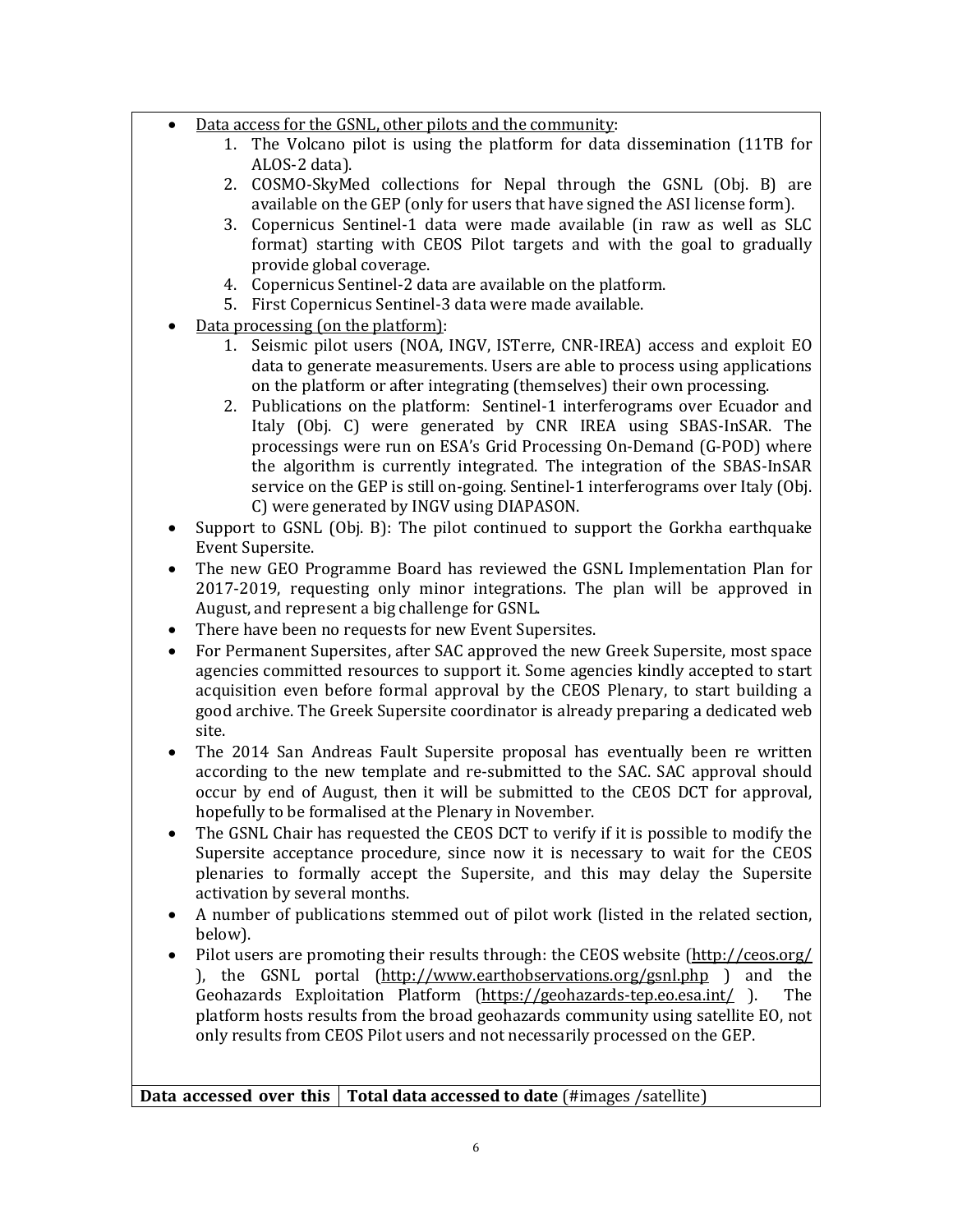| period                |                                     | 26 ALOS-2 images (out of a total of images that will be<br>$\bullet$ |                                   |  |  |  |  |
|-----------------------|-------------------------------------|----------------------------------------------------------------------|-----------------------------------|--|--|--|--|
|                       | 10 ALOS-2 images (a                 | downloaded under Obj. C for year 2015, over Nepal, as                |                                   |  |  |  |  |
|                       | total of 37 images will             | JAXA will not provide data through the GSNL)                         |                                   |  |  |  |  |
|                       | be downloaded under                 | 2 ALOS-2 over Italy<br>٠                                             |                                   |  |  |  |  |
|                       | Obj. C for year 2015,               | 7 ALOS-2 over the Andes (interseismic)<br>$\bullet$                  |                                   |  |  |  |  |
|                       | over Nepal)                         | 24 ALOS-2 over NAFS (interseismic)                                   |                                   |  |  |  |  |
| ٠                     | 7 ALOS-2 over the                   | $\bullet$                                                            |                                   |  |  |  |  |
|                       | Andes (interseismic)                | 14 TerraSAR-X images (Greece, Obj. C) currently<br>$\bullet$         |                                   |  |  |  |  |
|                       | 24 ALOS-2 over NAFS                 | acquired (in total 65 will be acquired)                              |                                   |  |  |  |  |
| ٠                     |                                     | 4 Radarsat-2 images (Greece, Obj. C)<br>٠                            |                                   |  |  |  |  |
|                       | (interseismic)                      | 99 COSMO-SkyMed images over Greece, Italy (Obj. C),<br>$\bullet$     |                                   |  |  |  |  |
| ٠                     | 2 ALOS-2 images over                | Iran and China (Obj. A)                                              |                                   |  |  |  |  |
|                       | Italy                               | A number of Sentinel-1 images<br>$\bullet$                           |                                   |  |  |  |  |
|                       | 14<br>TerraSAR-X                    |                                                                      |                                   |  |  |  |  |
|                       | images (Greece, Obj.                |                                                                      |                                   |  |  |  |  |
|                       | C) currently acquired               |                                                                      |                                   |  |  |  |  |
|                       | of<br>them<br>(some                 |                                                                      |                                   |  |  |  |  |
|                       | already accessed)                   |                                                                      |                                   |  |  |  |  |
| ٠                     | COSMO-SkyMed<br>30                  |                                                                      |                                   |  |  |  |  |
|                       | images over Greece                  |                                                                      |                                   |  |  |  |  |
|                       | (Obj. C), Iran and                  |                                                                      |                                   |  |  |  |  |
|                       | China (Obj. A)                      |                                                                      |                                   |  |  |  |  |
| $\bullet$             | A number of Sentinel-               |                                                                      |                                   |  |  |  |  |
|                       | 1 images                            |                                                                      |                                   |  |  |  |  |
|                       | A large number of                   |                                                                      |                                   |  |  |  |  |
|                       | COSMO-SKyMed,<br>as                 |                                                                      |                                   |  |  |  |  |
|                       | S <sub>1</sub><br>well<br>as<br>and |                                                                      |                                   |  |  |  |  |
|                       | Pleiades<br>data<br>are             |                                                                      |                                   |  |  |  |  |
|                       | ordered<br>for<br>the               |                                                                      |                                   |  |  |  |  |
|                       |                                     |                                                                      |                                   |  |  |  |  |
| Italian earthquake on |                                     |                                                                      |                                   |  |  |  |  |
| August 24.            |                                     |                                                                      |                                   |  |  |  |  |
|                       | <b>Products:</b>                    | User (by product):                                                   | practitioner<br><b>User</b><br>or |  |  |  |  |
|                       | 1. Range<br>change                  | NASA JPL                                                             | endorsement/opinion/o             |  |  |  |  |
|                       | over<br>maps                        | <b>CNR IREA</b>                                                      | utcomes                           |  |  |  |  |
|                       | Lefkada/Greece                      | COMET<br>$\bullet$                                                   | <b>DPC</b><br>(end-user)<br>used  |  |  |  |  |
|                       | and Ecuador                         | <b>CNR IREA</b><br>$\bullet$                                         | deformation<br>maps               |  |  |  |  |
|                       | LOS displacement<br>2.              | <b>CNR IREA</b>                                                      | (Ecuador:<br>change<br>range      |  |  |  |  |
|                       | maps,                               | <b>INGV</b>                                                          | displacement<br>and<br><b>LOS</b> |  |  |  |  |
|                       | Lefkada/Greece                      | INGV, CNR IREA<br>$\bullet$                                          | maps) generated by CNR-           |  |  |  |  |
|                       | and Ecuador                         | Link for the Accumoli earthquake                                     | IREA to understand the            |  |  |  |  |
|                       | LOS<br>E-W<br>3.<br>and             | products:                                                            | of the<br>extension<br>area       |  |  |  |  |
|                       | velocity<br>maps                    | https://discuss.terradue.com/t/2                                     | affected by displacement          |  |  |  |  |
|                       | Turkey<br>over                      | 016-central-italy-earthquake-                                        | better<br>focus<br>the<br>and     |  |  |  |  |
|                       | (NAFS)                              | esa-announcing-the-first-                                            | activities<br>during<br>the       |  |  |  |  |
|                       | Ground<br>4.                        | sentinel-1-based-measurements-                                       | <b>DPC</b><br>asked<br>emergency. |  |  |  |  |
| displacement          |                                     | IREA a detailed report on                                            |                                   |  |  |  |  |
| maps,                 |                                     | after-the-earthquake/70                                              | the surface deformations          |  |  |  |  |
| Accumoli/Italy        |                                     | to the mainshock,<br>due                                             |                                   |  |  |  |  |
| Deformation<br>5.     |                                     |                                                                      | which was also forwarded          |  |  |  |  |
|                       | over<br>maps                        |                                                                      | Ecuadorian<br>the<br>to           |  |  |  |  |
|                       |                                     |                                                                      |                                   |  |  |  |  |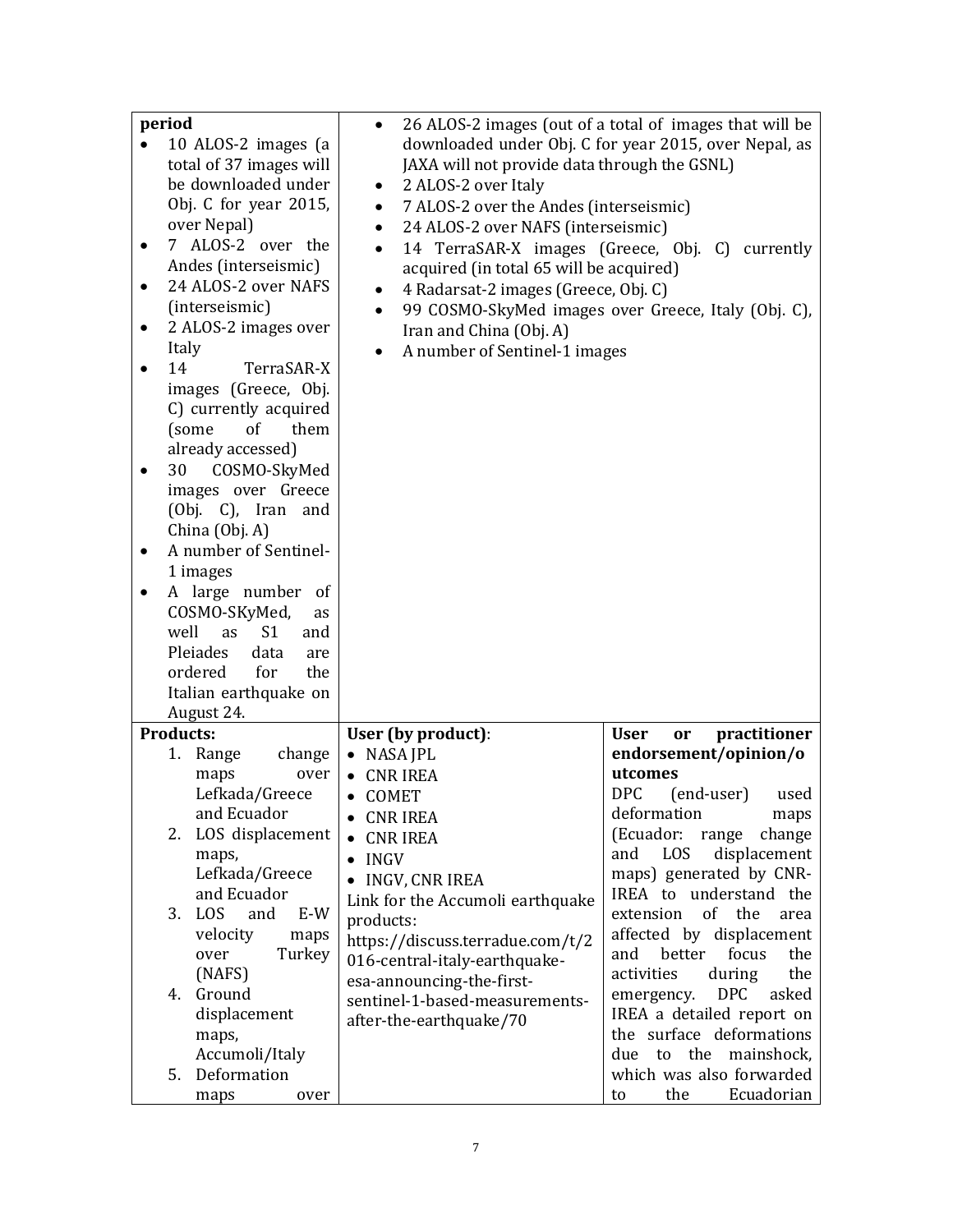|    | Accumoli/Italy  | authorities | 0f | civil |
|----|-----------------|-------------|----|-------|
| 6. | Fault slip maps | protection. |    |       |
|    | over            |             |    |       |
|    | Accumoli/Italy  |             |    |       |
| 7. | Interferograms  |             |    |       |
|    | over            |             |    |       |
|    | Accumoli/Italy  |             |    |       |
|    |                 |             |    |       |

*List any publications directly stemming from pilot work:*

- Yue H. et al. (2016), Depth varying rupture properties during the 2015 Mw 7.8 Gorkha (Nepal) earthquake, Tectonophysics, In Press
- Papadopoulos et al. (2016), The Mw6,5 earthquake of 17 November 2015 in Lefkada Island and the seismotectonics in the Cephalonia Transform Fault (Ionian Sea, Greece), Geophysical Research Abstracts, Vol. 18, EGU2016-9041-1, 2016 (accepted, NOA, Obj. C)

*List objective milestones and state progress to date (%):*

Objective A:

- Partial results of validation – Turkey, California, Japan, other selected areas

Objective B:

- The GEP has been successfully used to support the Nepal Event site (first COSMO-SkyMed data available).

Objective C:

- Earthquakes identified in 2016: Ecuador, Nepal (on-going), Greece (on-going) and Italy (on-going).

- Comparison of results obtained by different groups/algorithms/approaches (has not started, is a complex activity which requires collaboration and funding)

- Examine the gaps of existing acquisition plans over the major cities of the world in areas of high seismic risk (90% completion). All megacities in areas at high seismic risk are at least partially covered by SAR sensor. The study identified sites with good coverage using nearly global coverage missions as Sentinel-1 and ALOS-2, but for many sites there is not full coverage with ascending and descending acquisitions from Radarsat-2, TerraSAR X, and COSMO-SkyMed.

- Demonstration of the generation of different products for 1-2 earthquakes (90%).

- Product assessment by the final users (50%): DPC is the first end user that uses Seismic pilot data. The products were generated by CNR IREA, who has the mandate to rapidly provide the DPC with DInSAR Earth surface deformation maps, as soon as the first postseismic SAR acquisition is available. For the Ecuador earthquake, on April 17, 2016, the Ecuador government asked assistance to the Directorate-General Humanitarian Aid and Civil Protection of the European Commission. On this basis, and under the coordination of the United Nations, Italy declared the emergency state for the Ecuador earthquake, which allowed Italian logistic support and technical experts to be provided for the evaluation of strategic buildings on site. Within this frame, DPC asked IREA a detailed report on the surface deformations due to the mainshock, which was also forwarded to the Ecuadorian authorities of civil protection. In this case, as in other cases, the generated deformation maps were used by DPC and other DPC CoCs to understand the extension of the area affected by displacement and better focus the activities during the emergency. Moreover, these maps can also be used to model the seismogenic fault in order to increase the